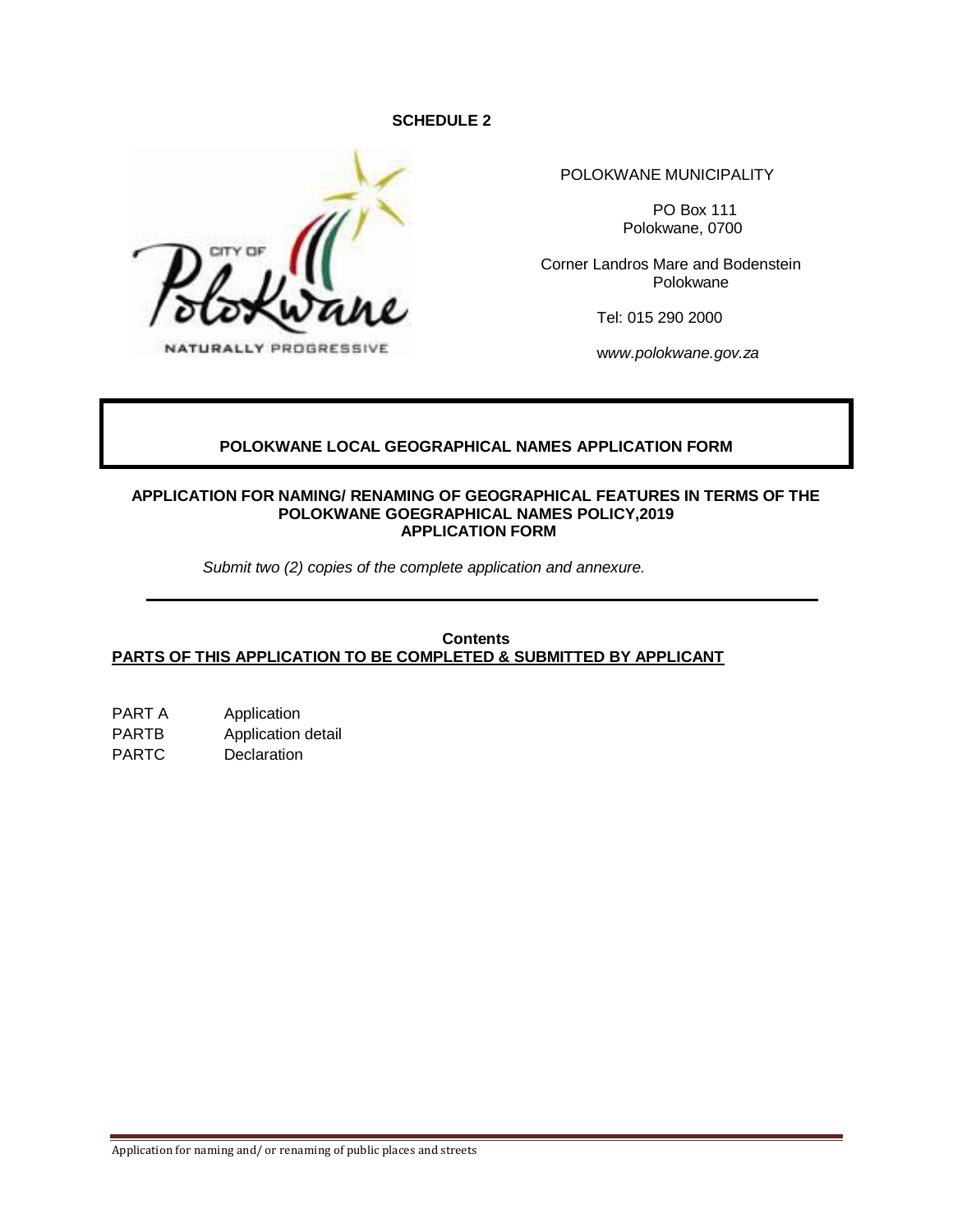### **APPLICATION FOR NAMING AND/OR RENAMING PUBLIC PLACES AND STREETS**

### **PART A: APPLICATION DETAILS**

| Please indicate the type of applicant :                      |                                                                                    |
|--------------------------------------------------------------|------------------------------------------------------------------------------------|
| Individual                                                   | Legal Entity / Other                                                               |
|                                                              | <b>Applicant Details: Individual</b>                                               |
| Title                                                        |                                                                                    |
| Initial                                                      |                                                                                    |
| First Name(s)                                                |                                                                                    |
| Surname                                                      |                                                                                    |
| <b>Preferred Name</b>                                        |                                                                                    |
| <b>ID Number</b>                                             |                                                                                    |
| Marital status if the owner is the<br>applicant              | Single/not married<br>In community of property<br>Out of community of property     |
|                                                              | <b>Applicant Details: Legal Entity / Other</b>                                     |
| Name                                                         |                                                                                    |
| <b>Registration number</b>                                   |                                                                                    |
| Representative name                                          |                                                                                    |
|                                                              |                                                                                    |
|                                                              | <b>Physical Address of the Applicant</b>                                           |
| <b>Physical Address (Work)</b><br>Address Line 1 (street no) |                                                                                    |
|                                                              |                                                                                    |
| Address Line 2 (street name)                                 |                                                                                    |
| Township/Village/Area                                        | Postal Code                                                                        |
| <b>Physical Address (Home)</b>                               |                                                                                    |
| Address Line 1 (street no)                                   |                                                                                    |
| Address Line 2 (street name)                                 |                                                                                    |
| Township/Village/Area                                        | <b>Postal Code</b>                                                                 |
|                                                              |                                                                                    |
|                                                              | <b>Postal Address of the Applicant</b>                                             |
| Postal Type                                                  | PO Box<br><b>Physical Address (Home)</b><br>Physical Address (Work)<br>Private Bag |
| <b>Postal Number</b>                                         |                                                                                    |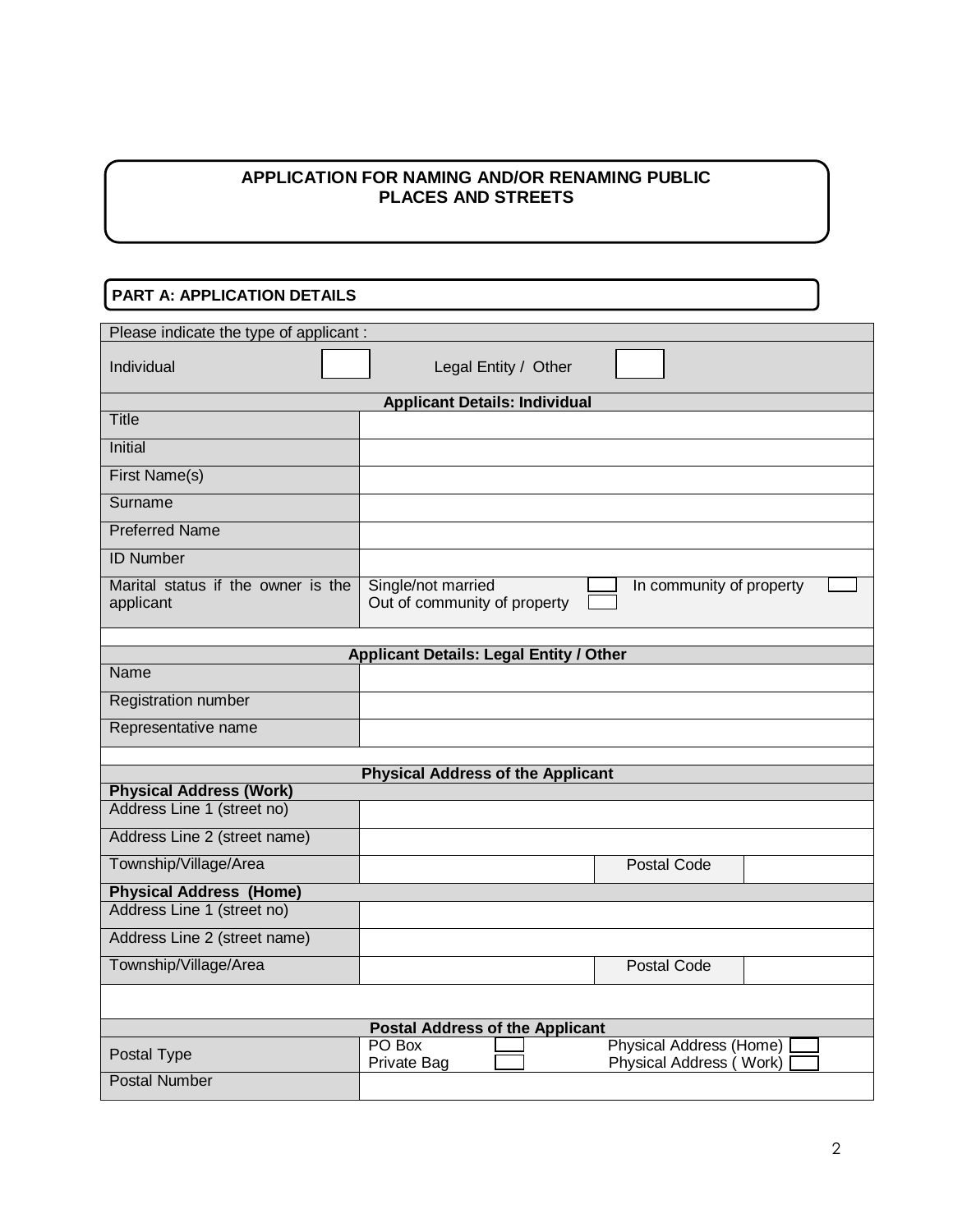| Township                                                     | Postal Code                                   |
|--------------------------------------------------------------|-----------------------------------------------|
|                                                              | <b>Communication Details of the Applicant</b> |
| <b>E-Mail Address</b>                                        |                                               |
| Cell Phone                                                   |                                               |
| <b>Home Phone</b>                                            |                                               |
| <b>Work Phone</b>                                            |                                               |
| Home fax                                                     |                                               |
| Work fax                                                     |                                               |
| of<br>Preferred<br>method<br>communication - please indicate |                                               |

## **PART B: APPLICATION**

|                       | 1. For which feature is the proposed names intended?                     |
|-----------------------|--------------------------------------------------------------------------|
| Township zone         | Public Street<br>Township<br>Municipal property                          |
|                       |                                                                          |
|                       |                                                                          |
| Proposed names:<br>2. |                                                                          |
| <b>First choice:</b>  |                                                                          |
| <b>Second choice:</b> |                                                                          |
| Third choice:         |                                                                          |
| 3.                    | Give the meaning and the language from which the names has been derived. |

| <b>First choice</b> | <b>Second choice</b> | <b>Third choice</b> |
|---------------------|----------------------|---------------------|
|                     |                      |                     |
|                     |                      |                     |
|                     |                      |                     |
|                     |                      |                     |
|                     |                      |                     |
|                     |                      |                     |
|                     |                      |                     |
|                     |                      |                     |
|                     |                      |                     |
|                     |                      |                     |
|                     |                      |                     |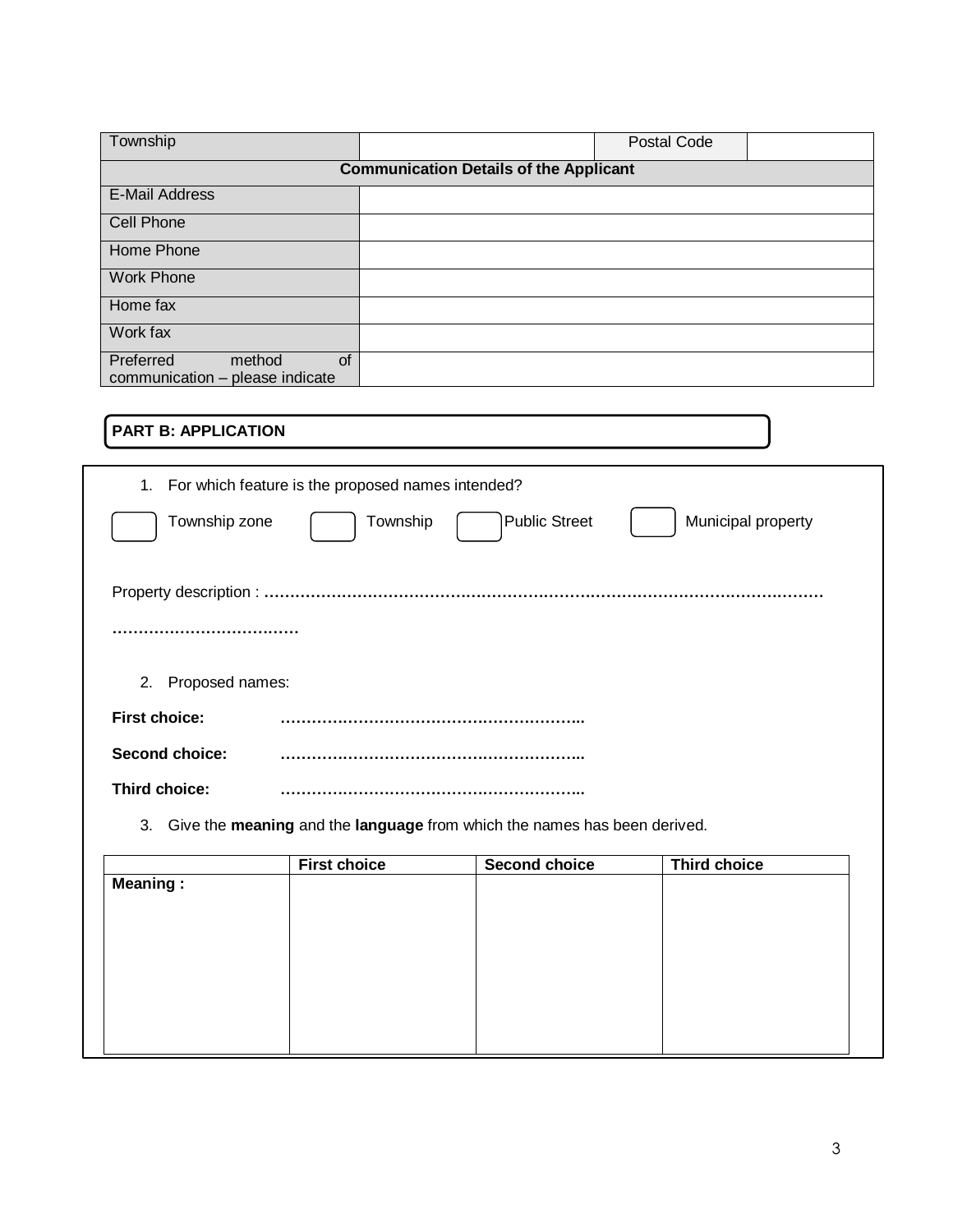| Language: |  |  |
|-----------|--|--|
|           |  |  |

4. Give the origin of the name (e.g Polokwane means "place of safety) as well as the source of the name.

| <b>First choice</b> | <b>Second choice</b> | <b>Third choice</b> |
|---------------------|----------------------|---------------------|
|                     |                      |                     |
|                     |                      |                     |
|                     |                      |                     |
|                     |                      |                     |
|                     |                      |                     |
|                     |                      |                     |
|                     |                      |                     |
|                     |                      |                     |
|                     |                      |                     |

#### **FOR RENAMING APPLICATION.** Complete 5 & 6

5. Is the proposed name of **long standing** (50 years or more), **relatively new** (10 to 50 years), or **new** (5years or less)?

| <b>First choice</b> | Second choice | <b>Third choice</b> |  |
|---------------------|---------------|---------------------|--|
|                     |               |                     |  |
|                     |               |                     |  |
|                     |               |                     |  |
|                     |               |                     |  |
|                     |               |                     |  |
|                     |               |                     |  |
|                     |               |                     |  |
|                     |               |                     |  |
|                     |               |                     |  |

6. In the case of a propsed change of name,give the current name and reasons for the change.

Current name: **……………………………………………………………………………………………**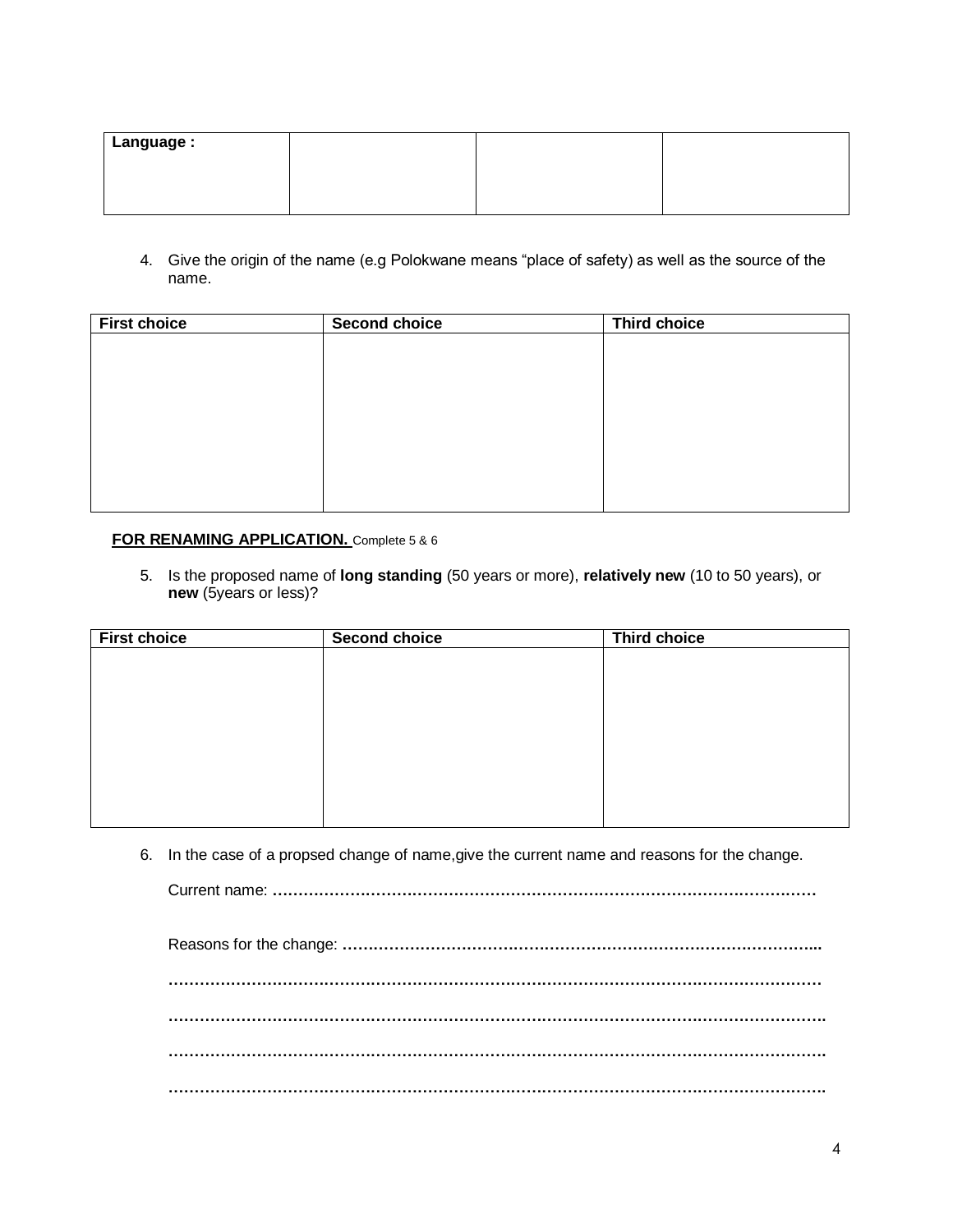# **………………………………………………………………………………………………………………. ………………………………………………………………………………………………………………. ……………………………………………………………………………………………………………….**

### **PART C: DECLARATION**

I, …………………………………………………………………………………………………….…………… being the applicant described herein, declare that the above information is correct.

I hereby acknowledge that, should all the required documentation not be submitted in compliance with the requirements of the Municipality, the Municipality may elect not to consider the application. Should the application found to be incomplete, the application will be returned to the applicant without further consideration or refunding of the application fees.

I hereby acknowledge that the Municipality has the right to request additional information or documentation should it be deemed necessary to place the Municipality in a position to take an informed decision on the matter.

I acknowledge that the provision of false or misleading information is an offence.

I acknowledge that the Municipality may contact the applicant at any time regarding the application.

SIGNATURE …………………………………….….… DATE: ………………..………………………..

Any objections to or representations in respect of the application shall be lodged in writing simultaneously with the applicant and with the Municipal Manager, Polokwane Municipality at the above address or at PO Box 111, Pietersburg, 0700, within a period of 28 days from *(date).*

Should no comments and/or objections be received as set out above, the municipality will assume that you are in support of the application and may approve the proposed land use rights.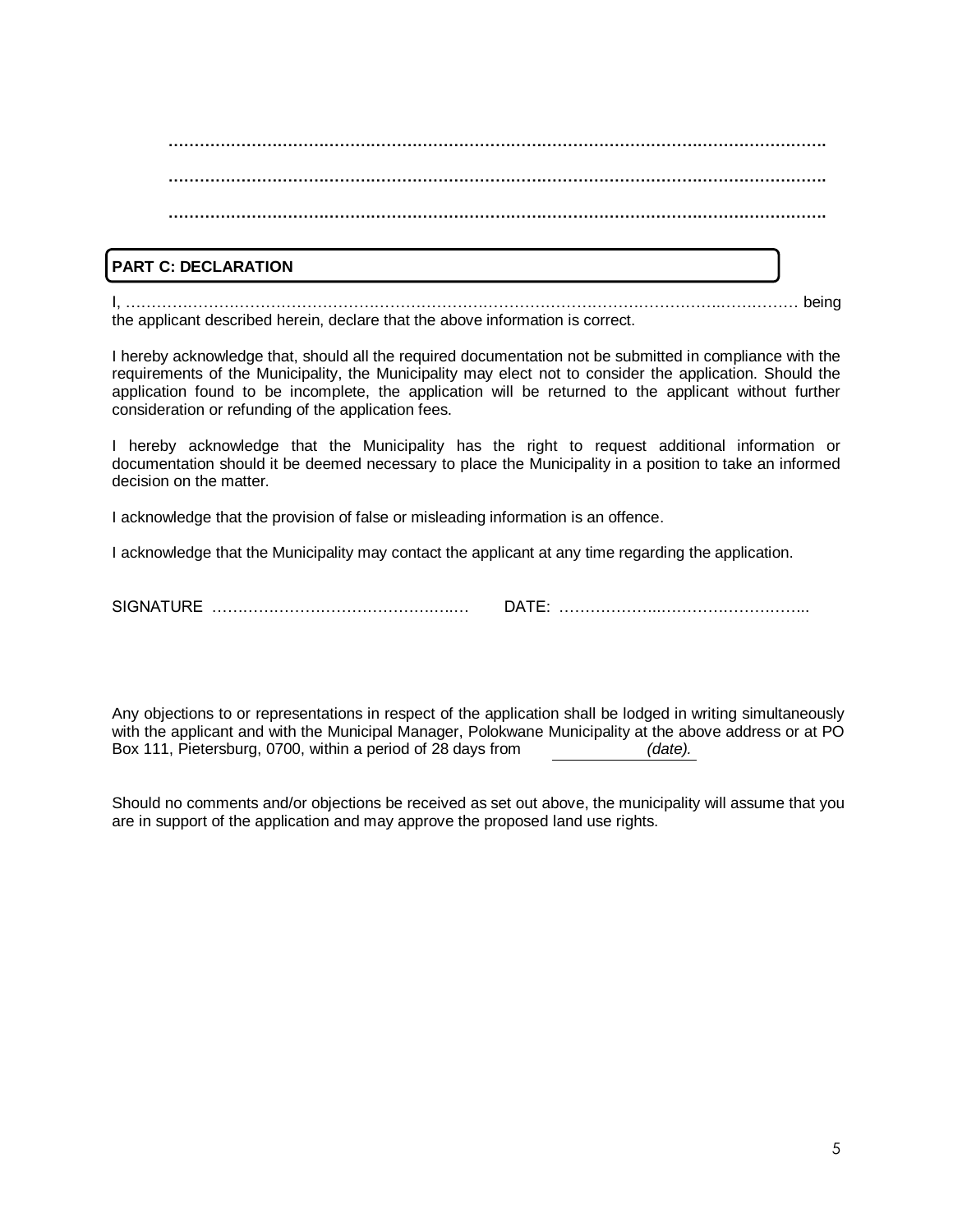Example of notices (in English) to be published in newspaper and posted on the subject property.

|    | <b>APPLICATION FOR NAMING AND/OR REMANING OF</b>                                                                                 |
|----|----------------------------------------------------------------------------------------------------------------------------------|
|    |                                                                                                                                  |
|    | (Geographical feature)                                                                                                           |
|    | Notice is hereby given in terms of provisions of Polokwane Local Geographical Names<br>Policy, 2019, that I/we, the undersigned, |
|    | (Full names of owner/s and/or authorized agent)                                                                                  |
|    | intend applying to the Polokwane Municipality to name or/rename _                                                                |
|    | (geographical feature)                                                                                                           |
|    |                                                                                                                                  |
|    | To/from                                                                                                                          |
|    |                                                                                                                                  |
|    | (To? If the application is to propose renaming)                                                                                  |
|    |                                                                                                                                  |
| on | (located in)                                                                                                                     |
|    | (Property description, e.g. Erf 1001 Bendor Extension 9)                                                                         |
|    |                                                                                                                                  |
|    | (Street address, e.g. 101 Outspan Drive, Polokwane)                                                                              |
|    |                                                                                                                                  |
|    | Particulars of the application will lie for inspection during normal office hours at the applicant at the                        |
|    | address mentioned herein, and at the cultural services offices, Irish house museum, Polokwane,<br>for the period of 28 days from |
|    |                                                                                                                                  |
|    | (data).                                                                                                                          |
|    | Any objections to or representations in respect of the application shall be lodged in writing                                    |
|    | simultaneously with the applicant and with the Municipal Manager, Polokwane Municipality at the                                  |
|    | above address or at PO Box 111, Pietersburg, 0700, within a period of 28 days from                                               |
|    |                                                                                                                                  |
|    | Contact detail of applicant/agent:                                                                                               |
|    |                                                                                                                                  |
|    |                                                                                                                                  |